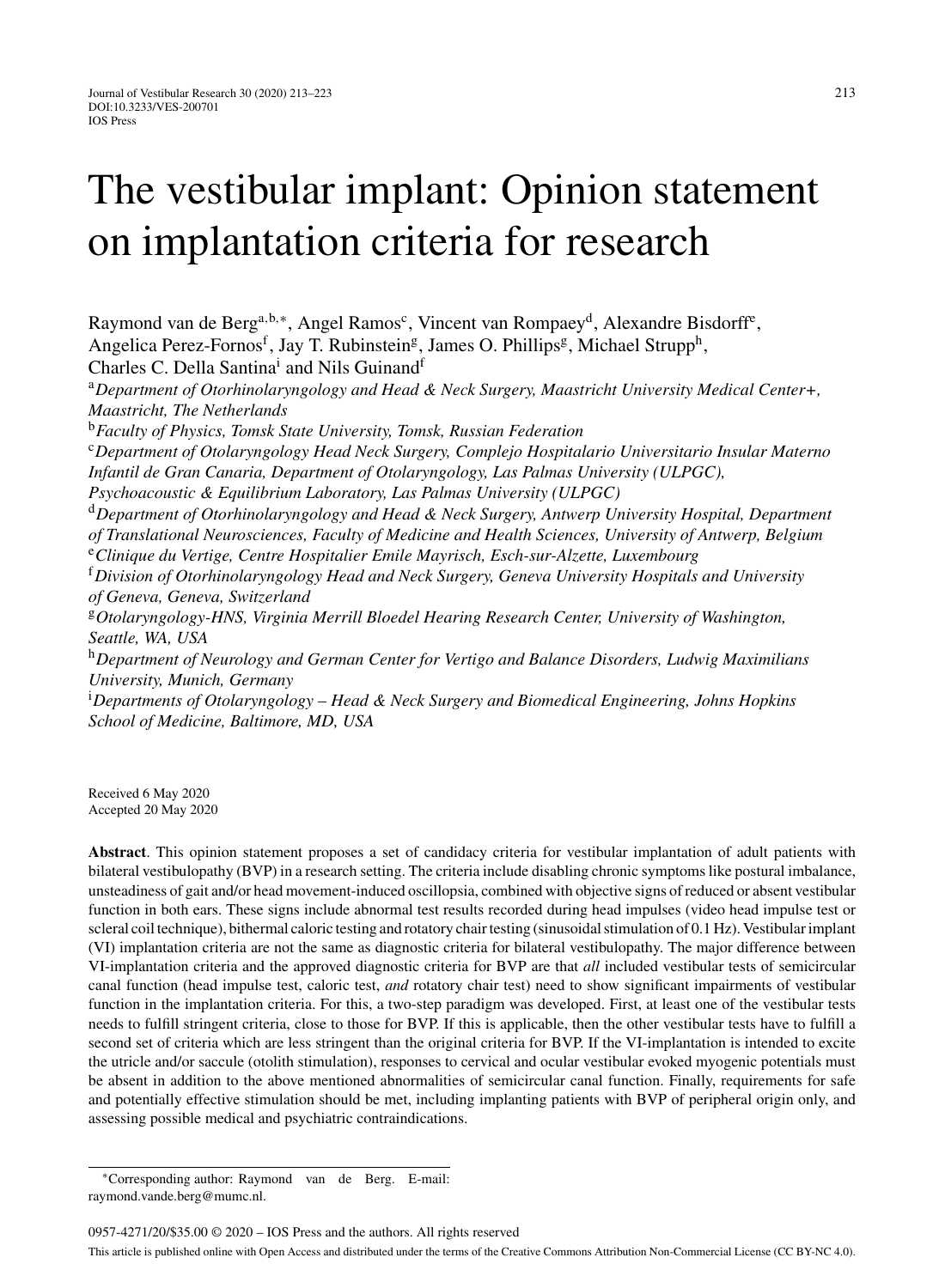Keywords: Vestibular implant, vestibular prosthesis, implantation criteria, bilateral vestibulopathy, bilateral vestibular hypofunction, electrical stimulation, vestibular system, vestibulo-ocular reflex, VOR, bilateral vestibular loss, bilateral vestibular areflexia

#### **1. Introduction**

Bilateral vestibulopathy (BVP) is a disorder most often resulting from reduced peripheral vestibular function [1, 2]. Patients can suffer from many disabling symptoms, like imbalance and oscillopsia (illusory visual movement of the environment) [3]. BVP leads to reduced mobility, up to 30 times higher risk of falling, significant loss of quality of life, and an increased socio-economic burden on individuals and on society [4]. The etiologies of BVP are heterogenous and vary from ototoxicity, e.g., from exposure to gentamicin or streptomycin, to genetic factors, e.g., DFNA9, CANVAS or spinocerebellar ataxia, infectious causes, e.g., meningitis, auto immunity, e.g., Cogan's syndrome, trauma, and neurodegenerative diseases  $[2, 5, 6]$ . However, in up to  $51-75\%$ of patients with BVP, the etiology remains unclear [2–4, 7]. In some patients there may be a transition from presbyvestibulopathy to BVP due to aging or neurodegeneration [8].

A diagnosis of BVP can be made using the diagnostic criteria consensus document of the classification committee of the Bárány Society [9]. However, clinical reality shows that establishing a diagnosis of BVP is challenging in many cases [10]. Pitfalls in diagnosis of BVP include: 1) different clinical pictures with and without dizziness, postural imbalance, vertigo, or oscillopsia, 2) falsely normal clinical bedside head impulse test (HIT) results due to covert compensatory saccades, and 3) frequently normal appearing test results with rotatory chair testing, especially in the higher frequencies around 5 Hz [2, 11–13]. Finally, there is no agreement on normative data for laboratory testing of vestibular function [14]. These challenges can often lead to misdiagnoses or a delay in diagnosis, on average a delay of 33 months, up to more than 8 years [10]. Therefore, prevalence rates for BVP which vary from 28 to 81 per 100.000 people, are very likely to be an underestimation [15, 16]. If so, neurotologists are likely to encounter more of these patients in their daily clinic than previously reported, especially in older patients.

Unfortunately, the prognosis is poor for recovery of vestibular function in patients with BVP [17]. Furthermore, symptoms often do not resolve despite participation in vestibular rehabilitation therapy and cessation of vestibular-suppressant medications. Currently available treatment options have a low likelihood of benefit, especially for unpredictable and high-frequency movements [18, 19].

In the last decade, multiple research groups have proposed the concept of a vestibular implant (VI) to partially restore vestibular function in patients with BVP [20–23]. The VI, which is currently still considered a research device, is in concept analogous to the cochlear implant. It captures head movements with motion sensors and processes them into electrical signals. These electrical signals are then conveyed to the vestibular nerve by electrodes that are implanted near the vestibular nerve branches that innervate the semicircular canals, i.e. the anterior, lateral and posterior canal ampullary nerves, or otolith organs, i.e. the utricular and saccular nerves, collectively called macular nerves [23–26]. Research in humans has demonstrated feasibility of the VI to partially restore vestibular function. First, it was reproducibly shown that it is possible to increase the vestibulo-ocular reflex (VOR) gain with a VI [27–30], and to influence the vestibulocollic and vestibulospinal reflexes [31, 32]. Secondly, functional benefits were demonstrated by restoring the dynamic visual acuity in close-to-reality situations and in the high-frequency range [33, 34]. Therefore, it was concluded that the VI could become a clinically useful device for treatment of patients with BVP, and possibly for other vestibular disorders like chronically uncompensated unilateral vestibulopathy [35]. Patients also have indicated the need for VI research; their main expectation is improvement of their overall mobility (van Stiphout et al., submitted).

Currently, one of the main current questions in the field of VI research is: Whom should be implanted for research? Until now, no uniform implantation criteria for research have been established and as a consequence, research groups have applied different criteria [21, 29, 36]. Therefore, in order to facilitate better comparison between future clinical trials regarding efficacy, safety, and other outcome measures, there is a need for establishing uniform criteria for the selection of patients appropriate for implantation of a VI.

The classification committee of the Bárány society previously described the diagnostic criteria for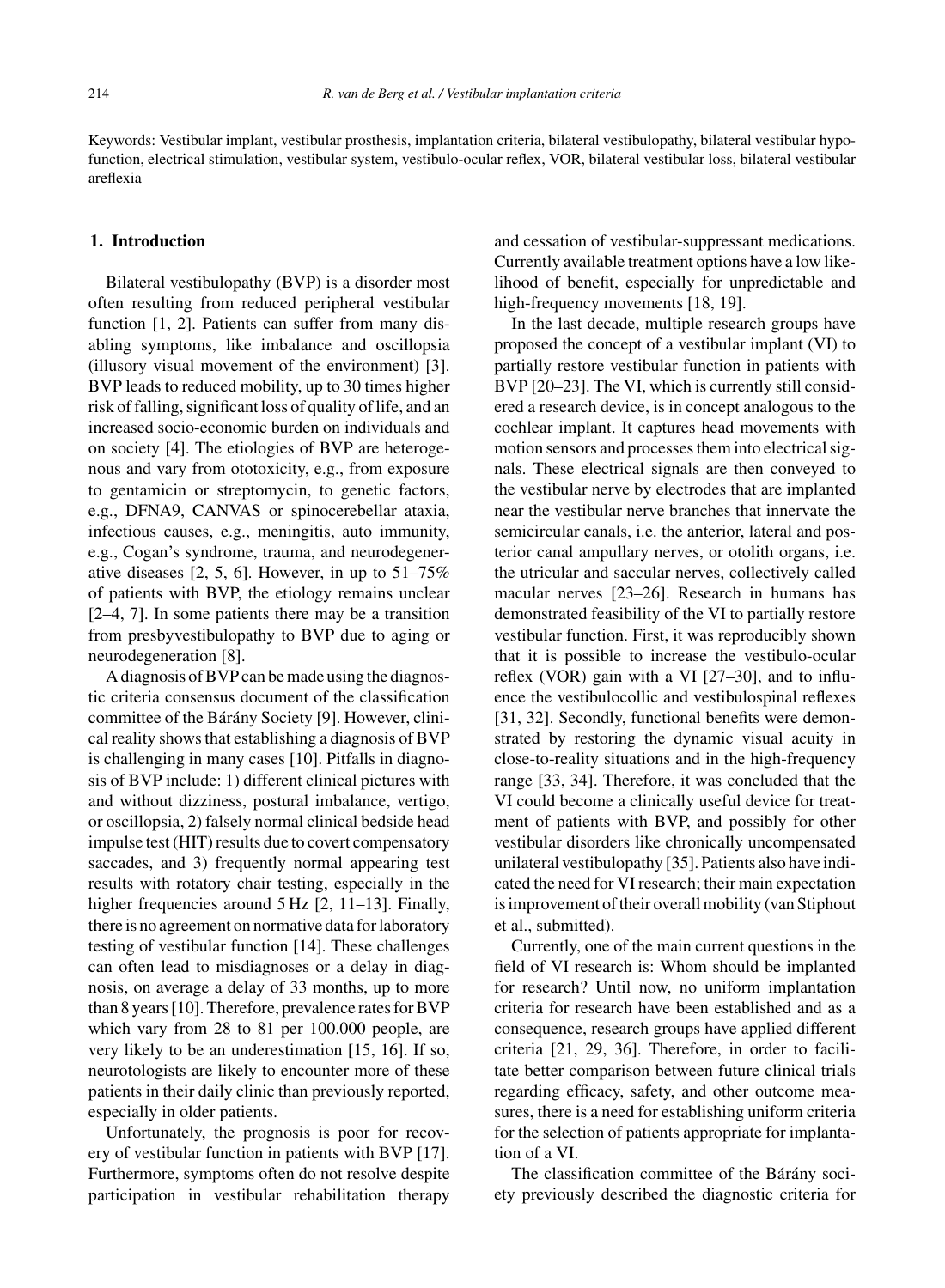BVP, which is also called bilateral vestibular failure, -deficiency, -areflexia, -hypofunction and -loss [9]. These criteria comprise a combination of symptoms and quantitative VOR measures of the lateral semicircular canal. However, function of vertical semicircular canals and otolith organs are not included [9]. The criteria for VI-implantation should go beyond the existing criteria for BVP, in order to demonstrate significant impairment of all canals in all frequency ranges, and (on indication) the otolith organs, since:

- 1) VI-implantation is practically irreversible for the vestibular system: the diagnosis should therefore be verified by more than one vestibular test;
- 2) VI-implantation is not restricted to the lateral semicircular canals, but can also involve the other semicircular canals and the otolith organs: the function of these structures should therefore be evaluated before implantation;
- 3) VI-implantation can impair residual vestibular function, e.g. by surgical plugging of the semicircular canals: the VI should not damage the vestibular system more than it can help restore it.

Furthermore, VI-implantation is a unilateral procedure and may in the future not be restricted to BVP: indications might evolve to include second-side implantation or otherwise to treat chronically uncompensated unilateral vestibulopathy [35]. Although this document only focuses on BVP, other indications for VI-implantation should not be excluded from future research.

The objective of this opinion statement is to provide clear and, as far as possible, evidence-based criteria for VI-implantation in adult patients with BVP in a research setting. Since research regarding this subject is an ongoing process, it is not the aim to define criteria that are "set in stone". To the contrary, this document aims to provide a basis for the first preclinical VI-implantations, and to lay the foundation for future development of VI-implantation [2, 37–40].

## **2. Methods**

Members from all four research groups currently investigating vestibular implantation in humans were invited to participate in this opinion statement by the first author. All four groups participated. In addition,

other research collaborators and members of both the Bárány Society and Politzer Society were included. This opinion statement was developed according to the template established by the Classification Committee of the Bárány Society  $[41]$ , although this is not an official document of the Bárány society. A literature search was performed and draft criteria were developed. These criteria were supported by notes and comments. An iterative process of discussion and refinement by all authors resulted in the final opinion statement.

## **3. VI-implantation criteria**

The diagnostic criteria of BVP according to the Bárány Society were modified and extended, since they are a necessary but not sufficient prerequisite. Therefore, the following more precise criteria are recommended as provisional criteria for the selection of patients appropriate for implantation with a  $VI<sup>1</sup>$ . To be eligible for VI-implantation, patients must meet all of the following criteria:

- A. Chronic vestibular syndrome with the following disabling<sup>2</sup> symptoms:
	- Unsteadiness when walking or standing plus at least one of the following:
	- Movement-induced blurred vision or oscillopsia during walking or quick head/body movements, and/or
	- Worsening of unsteadiness in darkness and/or on uneven ground
- B. Symptoms greatest during head movement
- C. Bilaterally reduced or absent angular VOR function documented by *at least one of the following major criteria*:
	- Bilaterally pathological horizontal angular VOR gain ≤0.6 *and at least bilaterally one vertical angular VOR gain* < *0.7*, measured by the video-HIT or scleral-coil technique $3$
	- Reduced caloric response (sum of bithermal max. peak SPV on each side ≤6◦/sec for 30 sec water stimuli or <10◦/sec for 60 sec water or air stimuli $)^4$
	- Reduced horizontal angular VOR gain ≤0.1 upon sinusoidal stimulation on a rotatory chair (0.1 Hz, Vmax =  $50^{\circ}/sec$ ) and a phase lead >68◦ (time constant  $<$ 5 sec)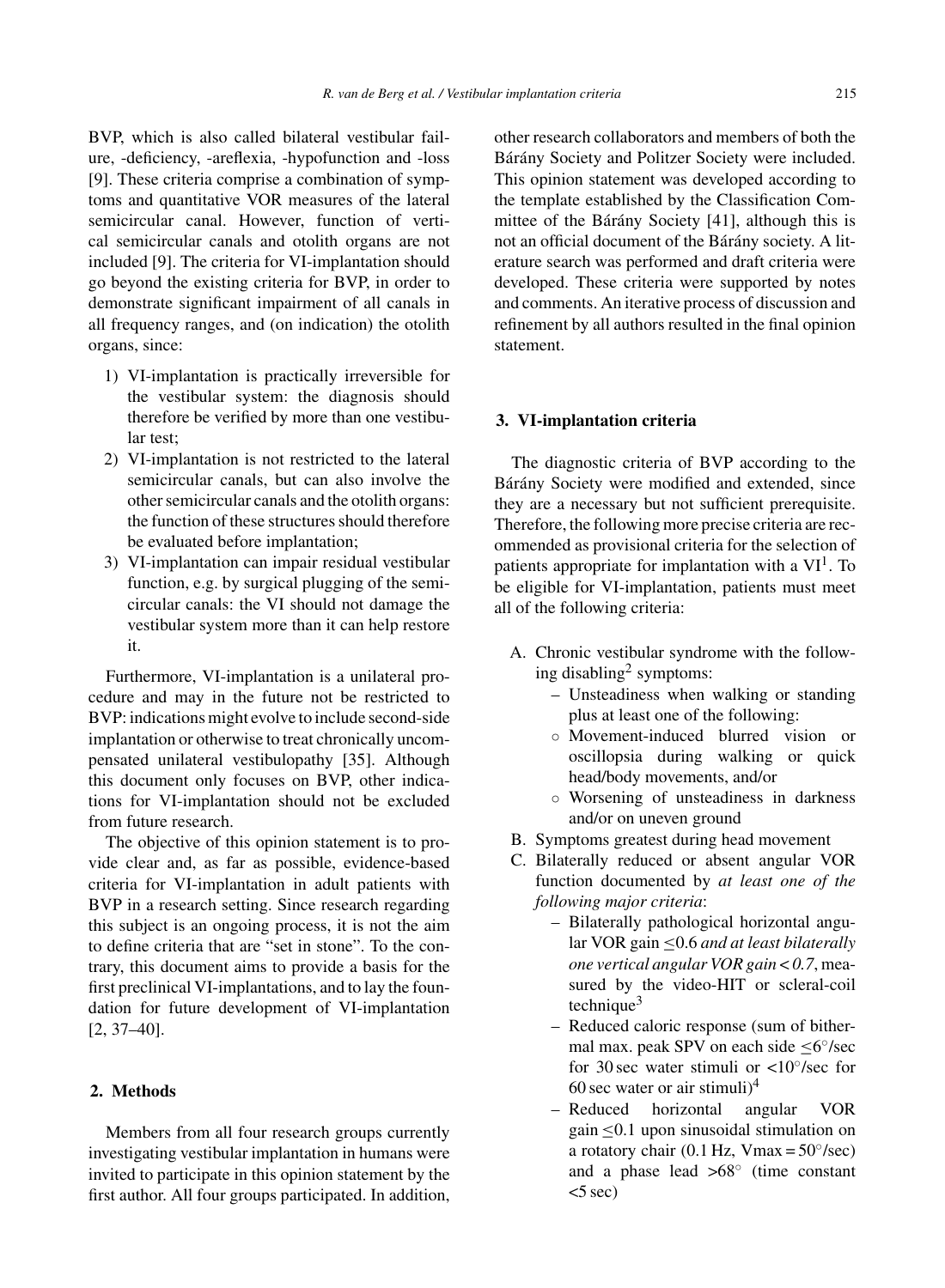- C'. Obligatory only in case of implantation of otolith structures: Bilaterally absent cVEMP and oVEMP responses<sup>5</sup>
- D. In case only one or two criteria from C are matched (and also criterion C' is matched in case of otolith stimulation), the remaining test(s) should comply with *the following minor criteria*:
	- Bilaterally pathological VOR gains of at least two semicircular canals <0.7, measured by the video-HIT or scleral-coil technique
	- Reduced caloric response (sum of bithermal max. peak SPV on each side <10◦/sec for water and air stimuli of  $\geq 30 \text{ sec}$ <br>- Reduced horizontal angular VOR
	- horizontal gain <0.2 upon sinusoidal stimulation on a rotatory chair (0.1 Hz, Vmax =  $50^{\circ}$ / sec)
- E. Symptoms are not better accounted for by another disease
- F. Fitting the additional requirements relevant to initial preclinical trials
	- Age 18 years and above
	- BVP results most likely from a peripheral origin<sup>6</sup>
	- Vestibular function and symptoms are unlikely to significantly improve, according to the duration of symptoms and clinicians' estimations<sup>7</sup>
	- Patent vestibular end-organ and intact vestibular nerve<sup>8</sup>
	- Ability to use the device and follow a personalized rehabilitation program<sup>9</sup>
	- Ability to undergo the surgery<sup>10</sup>
- G. No current psychological or psychiatric disorder that could significantly interfere with use or evaluation of the  $VI<sup>11</sup>$

## **4. Notes**

- 1. It is advised to become familiar with the notes and comments of the diagnostic criteria for BVP established by the Bárány Society [9] because patients meeting diagnostic criteria for BVP might also meet these candidacy criteria for vestibular implantation.
- 2. Disabling is considered as "interfering with activities of daily living". It is up to the patient and clinician to decide whether symptoms are disabling in each specific case. A Dizziness

Handicap Inventory total score of >30 would be preferred [42].

- 3. vHIT should be performed and analyzed by a trained examiner, using a validated vHIT device and taking precautions to minimize vHIT goggle slip with respect to the skull, which is common and typically results in artifacts that influence vHIT VOR gain. VOR gain is the ratio between angular eye velocity and angular head velocity. For these implantation criteria, two options are possible to calculate the VOR gain: 1) the ratio of the area under the curve of angular eye velocity over time, divided by the area under the curve of angular head velocity over time, or; 2) angular eye velocity at a fixed time (typically around 60 ms after onset of the impulse), divided by angular head velocity at the same time [9]. It is advised to calculate the VOR-gain of each canal using a minimum of seven artifactfree impulses. Head impulses should have a peak acceleration of at least  $1000°/sec^2$  [11].
- 4. The caloric test should preferably be performed using cold and warm  $(30<sup>°</sup>$  and  $44<sup>°</sup>$  respectively) irrigations of water, lasting for  $>30$ seconds, with a total volume of at least 250 ml. Alternatively, warm and cool air insufflation (8 liters/min) can be used instead of water. Air caloric tests should only be performed with a 60 sec stimulus to be able to comply with criterion C. Precautions should be used to ensure that VOR responses to a prior stimulus are not falsely recorded as responses to a subsequent stimulus due to persistence of the previous response. Therefore, techniques designed to minimize persistence of caloric effects from one stimulus trial that could confound measurements during a subsequent trial, such as interposing a stimulus interval of five minutes between successive monothermal irrigations, should be used [11].
- 5. Criterion C' only applies when otolith implantation is considered. If only semicircular canal implantation is considered, VEMPs do not have to be absent in the candidate ear. However, relative function of the left and right utricle and saccule as quantified by VEMP responses, should be considered along with pre-operative semicircular canal and cochlear function when deciding whether and which side to implant.
- 6. A disorder of peripheral origin is defined by having an etiology localized to the inner ear (e.g. hair cell loss or dysfunction due to gentamicin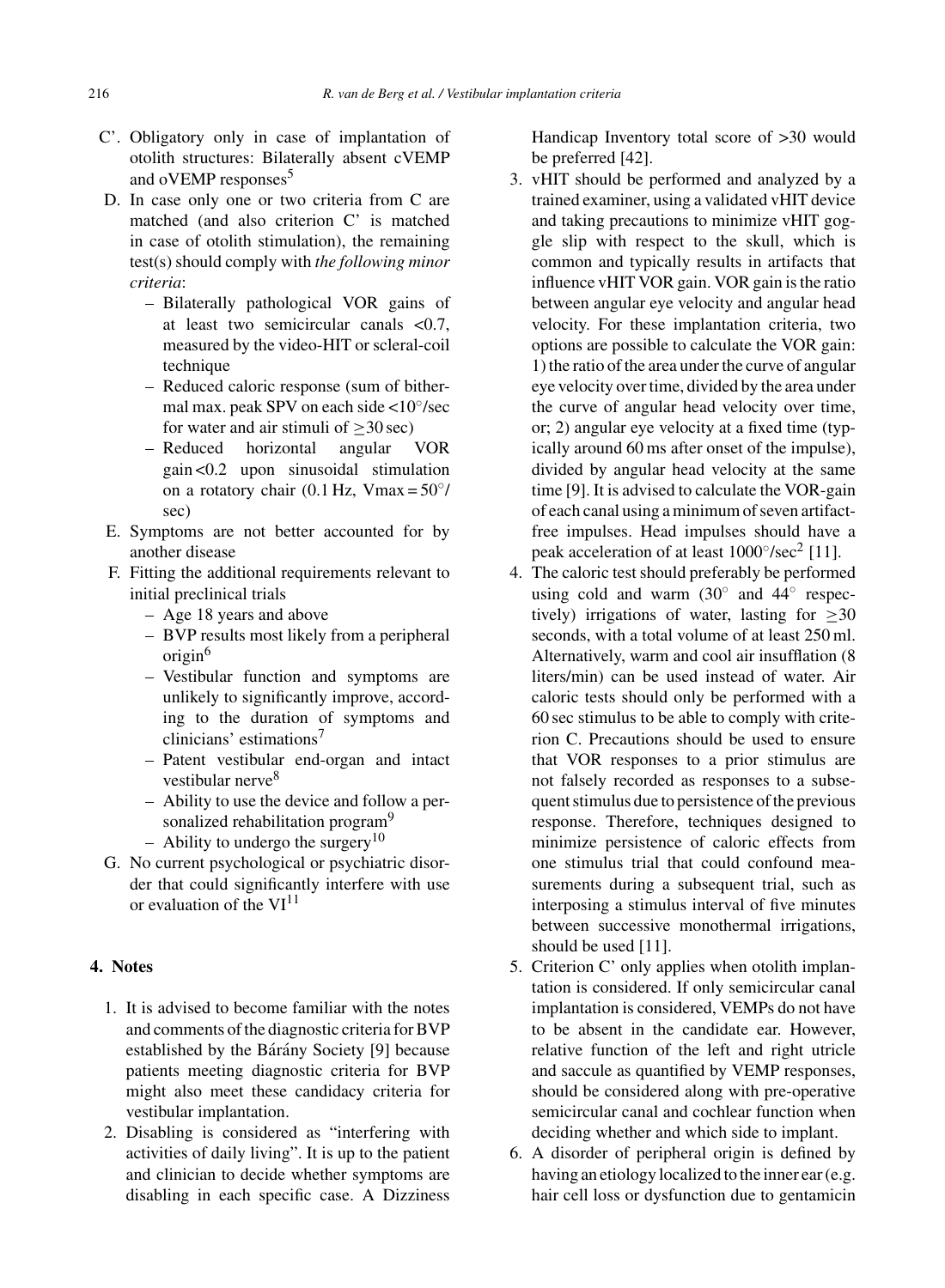ototoxicity, a genetic abnormality, infection, ischemia, trauma or other labyrinthine injury). No persistent central vestibular involvement can be present, e.g., no tumors of the vestibular nerve, no brainstem lesions, and no cerebellar ataxia. An idiopathic BVP without any central vestibular signs on physical examination including ocular motor testing and with a normal MRI of the brain and internal auditory canals, can be regarded as "most likely from a peripheral origin." Disorders with clear signs of structural nerve pathology, e.g., vestibular schwannoma or after vestibular neurectomy, and disorders with indications that the vestibular nerves might not be functioning properly, e.g., after radiotherapy of the cerebellopontine angle, should not be considered for VI-implantation.

- 7. The clinician should estimate that it is very unlikely vestibular function will recover to values higher than the criteria mentioned above, and that vestibular symptoms will significantly improve. In cases that do not require early implantation (see "Comments - Timing of implantation and rehabilitation"), it is preferred to have a "wait and see period" of at least six months from onset of symptoms, including an adequate vestibular rehabilitation program with the patient off all vestibular suppressant medications for at least three months. After that, it is up to the clinician to estimate whether vestibular implantation can be considered. If there is a delay in diagnosis of BVP, and a patient has already experienced symptoms typical of BVP for more than 6 months [10], vestibular implantation can be considered without an additional "wait and see period" as long as adequate treatment, e.g., rehabilitation off vestibular suppressants, has already been provided. In cases that require early implantation (e.g. meningitis with concern for impending labyrinthitis ossificans), it is up to the clinician to estimate whether vestibular function and symptoms are likely to recover or not. If the probability is low, vestibular implantation can be considered.
- 8. Prior to intralabyrinthine electrode insertion, the structures to be implanted (semicircular canals and/or otolith organs) should be determined to be patent for surgical insertion as determined by high resolution temporal bone CT. In conditions with an increased risk of a non-patent labyrinth, e.g. meningitis with con-

cern for development of labyrinthitis ossificans, patency should be checked with MRI and/or CT. Patients without a patent labyrinth are not yet considered for intralabyrinthine electrode insertion. There should be no clear signs of structural nerve pathology or indications that the nerve could not be functioning properly (see note 6).

- 9. Factors for successful use of a VI system and accomplishment of a personal rehabilitation program include, among others: ability to understand and use the system, ability to tolerate the external device and implant, e.g. no allergy for the components of the device, ability to tolerate repeated activation and deactivation of the device, ability to fulfill the rehabilitation program with respect to physical condition and logistic factors, e.g. travel distance, willingness to avoid vestibular suppressant medications that can interfere with central nervous system compensation after sudden onset of asymmetry in vestibular input from the two ears.
- 10. The whole vestibular implant team should agree on the operability of the patient. This includes considering co-morbidities, e.g. American Society of Anesthesiologists Physical Status Classification System [43], and the status of the middle ear on the side to be implanted, e.g. no chronic otitis media.
- 11. If a psychological or psychiatric disorder, e.g., depression, anxiety disorder, borderline personality disorder, is present and considered likely to hinder thorough evaluation and treatment of the VI recipient according to the clinician, VI-implantation should be avoided. Persistent Postural Perceptual Dizziness (PPPD) is not considered an exclusion criterion, nor is a history of psychological or psychiatric disorders that are not currently present or are judged not likely to relapse during the research trial.

## **5. Comments**

# *5.1. Vestibular implantation criteria differ from bilateral vestibulopathy criteria*

In its current forms, vestibular implantation surgery can irreversibly impair any residual vestibular function. Since a vestibular test is never infallible, e.g. the caloric test results can be subject to anatomical variabilities leading to false positive outcomes [11], a two-step paradigm for vestibular testing was imple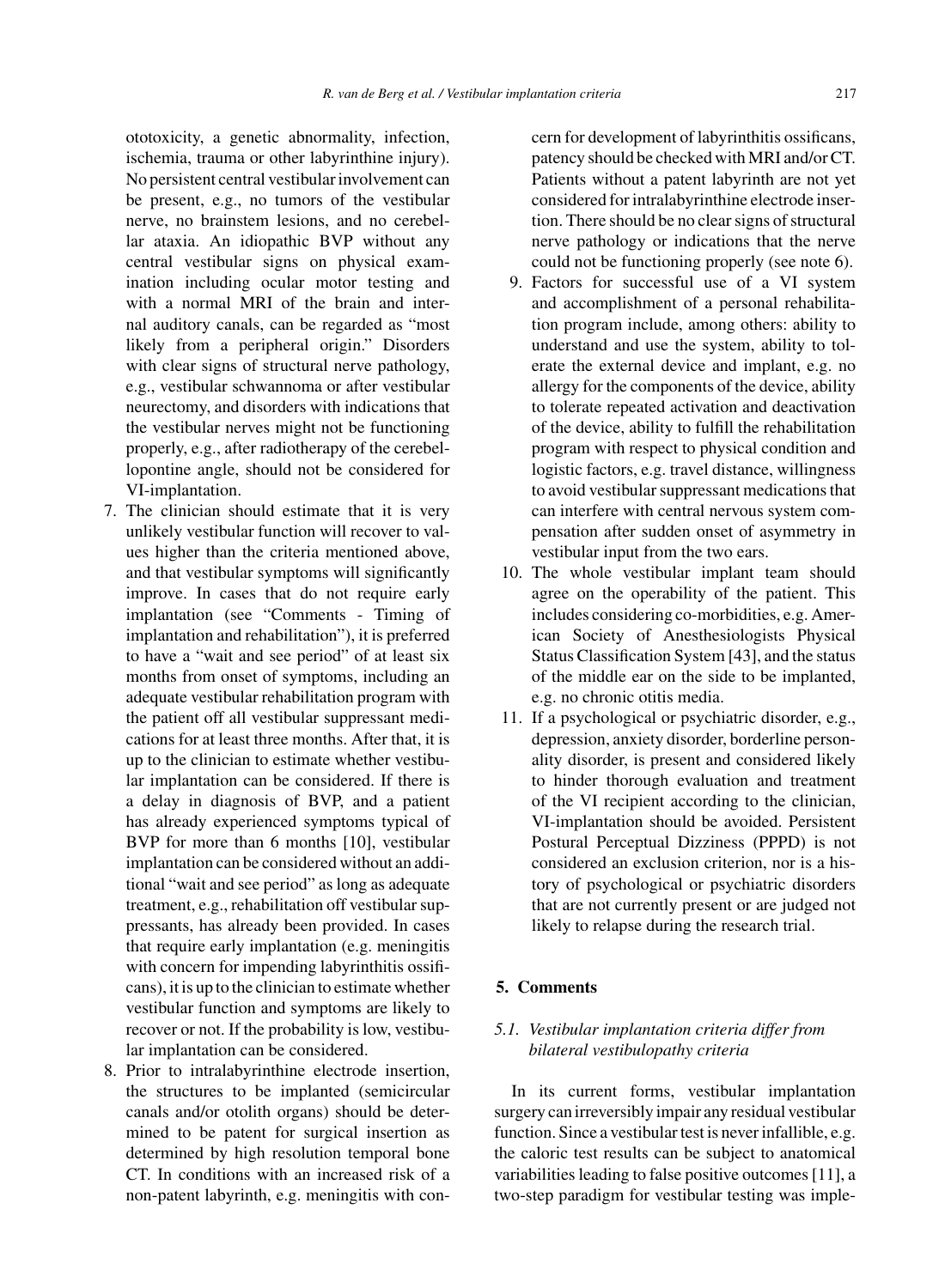mented. This implies that one abnormal vestibular test is not enough to confirm implantation eligibility: a double confirmation from the other two vestibular tests is needed. In contrast to BVP diagnostic criteria, all vestibular tests mentioned above are suggested to screen for implantation eligibility. However, not all patients suffering from severe BVP who might be candidates for vestibular implantation show consistently low vestibular test results on all vestibular tests. For example, a subject might have a caloric response of  $\leq 6^{\circ}/sec$  but an angular vHIT VOR gain of >0.6 instead of  $\leq$ 0.6 [42]. Therefore, for the confirmation step, criteria for vestibular test results are less strict (see point D of the criteria). Due to this double confirmation, the vestibular test results under point C were changed from "<" to "<". Whether all these values are still low enough to prevent clinically relevant damage of useful sensory function by vestibular implantation, should still be investigated.

Criteria in point F were included to increase the likelihood that VI-implantation will be safe and effective.

#### *5.2. Disabling symptoms*

No questionnaires are available currently that are specifically designed to determine the level of disability in BVP patients. Therefore, it was decided to defer to clinician expertise and opinion regarding the disability due to BVP in each specific case. A total score on the Dizziness Handicap Inventory of >30 would be preferred, since this could show at least moderate handicap [44, 45]. It was decided not to make this score obligatory since in a cohort of 90 patients with bilateral vestibulopathy, more than 40% of the patients scored below 31, while still a subset of them reported significant complaints [42]. This could imply that the Dizziness Handicap Inventory might not be the best tool to quantify the handicap in bilateral vestibulopathy patients. However, it could still help guide some clinicians in their judgment.

#### *5.3. Types of surgery and implantation criteria*

For vestibular implantation, two types of surgery are possible: intralabyrinthine, i.e., fenestrating the semicircular canals and/or vestibulum and inserting the electrodes, and extralabyrinthine, i.e., not intentionally opening the semicircular canals and/or vestibulum and trying to place the electrodes directly on the nerves close to the semicircular canals or the internal auditory canal [46]. The intralabyrinthine approach modifies the biomechanical properties of the canals and can lead to loss of the residual inner ear function including hearing loss. Theoretically, the extralabyrinthine approach might reduce this risk. However, the full risks of the extralabyrinthine approach are not yet fully determined, and the facial nerve is exposed to a higher risk with the extralabyrinthine approach [47]. Therefore, it was decided to consider both techniques as being associated with a risk of inducing vestibular hypofunction.

Tests of otolith function were not included in the diagnostic criteria for bilateral vestibulopathy. Since implantation of otolith structures [23] is almost certain to cause otolith hypofunction due to mechanical disruption of the membranous labyrinth during implantation, oVEMPS and cVEMPS were included in the implantation criteria when the otolith structures are being considered for implantation (see C').

#### *5.4. Video head impulse testing*

Based on previous findings in BVP patients, it was chosen to set the angular VOR gain of the vertical semicircular canals and the gain of the lateral semicircular canal in those patients whose caloric test or rotatory chair test already fit the implantation criteria to <0.7 [42]. This value might be subject to change, depending on new insights. Only one vertical semicircular canal on each side needs to fulfill the criterion of an angular VOR gain <0.7, since it was shown that selective sparing of a single semicircular canal is possible [48] while a clinically relevant BVP is still present, making the patient probably eligible for implantation. It should be noted that artifacts frequently occur [49] when using the Video Head Impulse Test to assess the lateral and especially the vertical semicircular canals. Therefore, test results that are noisy, distorted by artifacts, or otherwise unreliable, should not be included in the analysis [2].

Non-quantitative head impulse testing (HIT), i.e., a physical examination without a means of high speed eye movement recording, was not included in the implantation criteria, due to its limited sensitivity and specificity in the setting of covert corrective saccades [12]. Bedside HIT also is not able to quantify precisely the effect of the vestibular implant after implantation, in contrast to vHIT or scleral coil oculography.

The suppression head impulse paradigm (SHIMP) was not included in the criteria, since vHIT has already been shown to be effective in demonstrat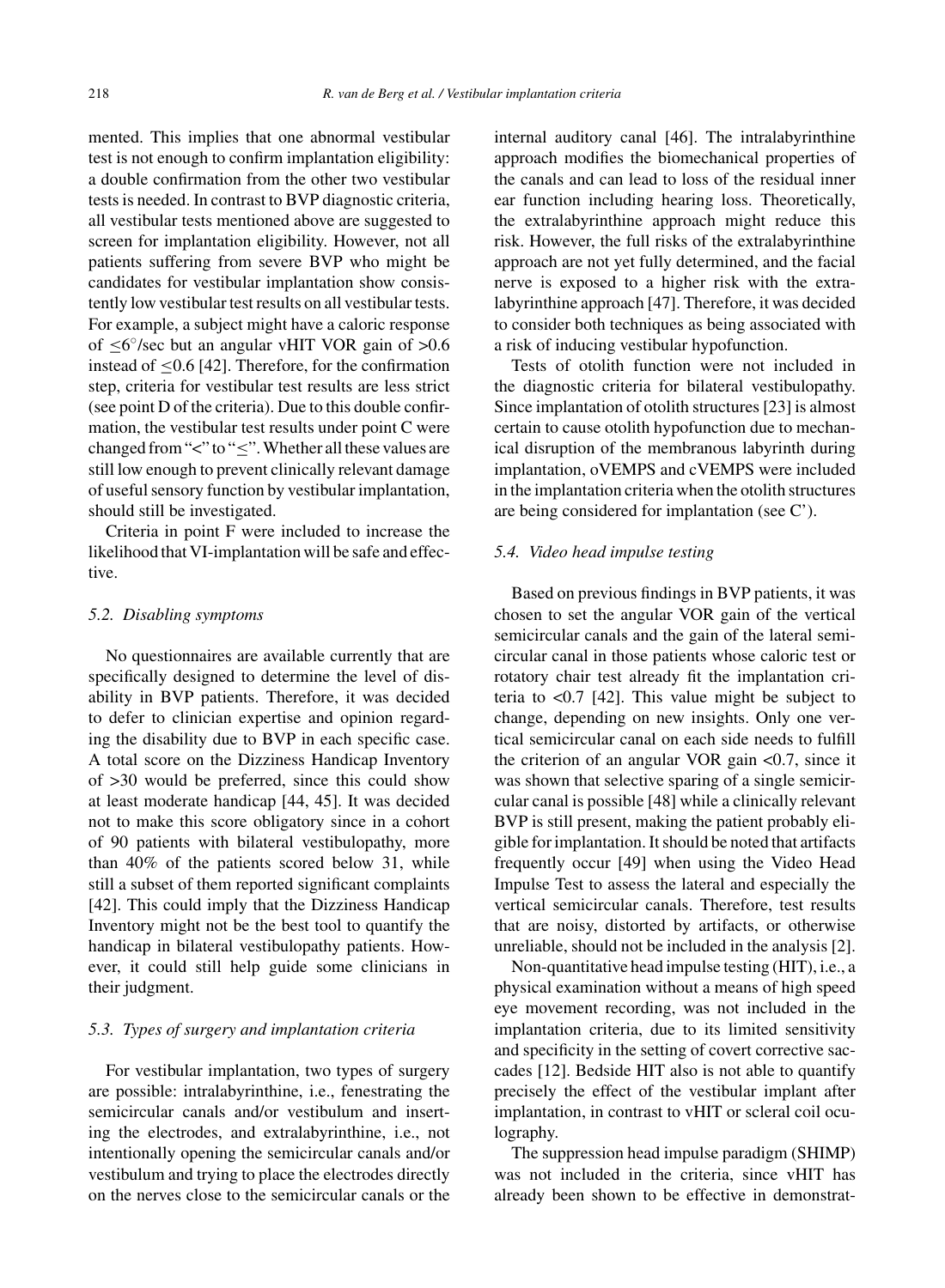ing the vestibular deficit. The clinical relevance of SHIMPs in BVP should still be determined [50].

#### *5.5. The caloric test*

Since not all laboratories are able to use water irrigations, e.g., due to regulations, it was decided to also include the air caloric test in the VI-implantation criteria. When using the air caloric test, it is advised to irrigate at 8 liters/min for at least 60 seconds to be able to comply with criterion C, since air might be a less strong stimulus than water. This paradigm is advised based on the experience with the air caloric test in patients following VI-implantation [29]. In case of a 60 sec stimulus (water or air),  $\langle 10^\circ/\text{sec} \rangle$  is used as a criterion rather than ≤6◦/sec because stimulation for an additional 30 sec beyond the initial 30 sec of stimulation is very likely to increase the magnitude of the response.

Caloric test values for implantation are defined in point D as the sum of bithermal caloric irrigations  $\langle 10^\circ/\text{sec}$  on each side using irrigations for  $\geq 30$  seconds. This criterion is based on previous reports in which patients with a sum of all bithermal irrigations <20◦/sec still reported significant imbalance and/or oscillopsia [2, 39]. This might make these patients candidates for vestibular implantation. However, these values might still be subject to change, depending on new insights. In both criteria C and D, water and air stimuli have the same cut-off value when irrigating for 60 sec (criterion C) and  $\geq$ 30 sec (criterion D). The committee is aware that these different stimuli probably do not lead to equal results. However, experience with caloric test results as an inclusion criterion for vestibular implantation only exists with 30 sec water stimuli and 60 sec air stimuli. In order to facilitate centers who might use 60 sec water stimuli, this stimulation paradigm was added to the criteria although specific values for vestibular implantation when using 60 sec water stimuli are not available.

Ice water caloric irrigations are not required in the implantation criteria since a sum of bithermal max. peak SPV on each side ≤6◦/sec for ≥30 sec water stimuli or <10◦/sec for 60 sec stimuli, was judged to be adequate as a major criterion (point C of criteria) for vestibular implantation.

#### *5.6. Rotatory chair testing*

The criterion for horizontal angular VOR gain measured with sinusoidal stimulation on a rotatory chair is defined in point  $D$  as  $\langle 0.2$ . This value is higher than the one used in the diagnostic criteria for BVP. It has been shown that patients with BVP with a horizontal VOR gain  $\geq 0.1$  at a stimulus frequency of 0.1 Hz still experienced significant imbalance and/or oscillopsia, making them possible candidates for vestibular implantation [2]. The upper value of <0.2 is based on expert opinion only, and should still be investigated further in the future. For very low VOR responses, the calculation of VOR gain, and especially of VOR phase and VOR time constants may be unreliable. Results should therefore be evaluated critically and interpreted with caution [2].

#### *5.7. Vestibular evoked myogenic potentials*

It is preferred to test cVEMP and oVEMP responses before and after vestibular implantation. VEMP responses must be compared to normative values established for the system used by the particular laboratory [51]. In case of implantation of otolith structures, cVEMP and oVEMP responses should be absent bilaterally. Although the otolith system can probably have a gradual decline in function and does not work as an "on-off" system [52], VEMPS are not currently clinically suited to detect subtle changes in otolith function or define "minimal residual otolith function". It was decided therefore that otolith implantation should only be performed in patients with bilaterally absent VEMP responses and not take into account other parameters, e.g. increase of thresholds. More specifically, both cVEMP and oVEMP responses should be absent, since otolith implantation might interfere with the function of both otolith organs. With absent cVEMP and oVEMP responses, it is expected that the benefit of vestibular implantation will be higher than the drawbacks of the potential iatrogenically induced vestibular hypofunction due to vestibular implantation of the otolith endorgans. This criterion is subject to change, depending on new insights. Note that in case of otolith endorgan implantation, VEMPs are used in addition to the other criteria; that is, the other criteria should also be fulfilled. These patients should also have bilaterally impaired semicircular canal function and, therefore, patients suffering from so-called "dissociated bilateral vestibulopathy" are currently not candidates for VI-implantation [53].

VEMP responses do not need to be absent when only implanting the semicircular canals. Many symp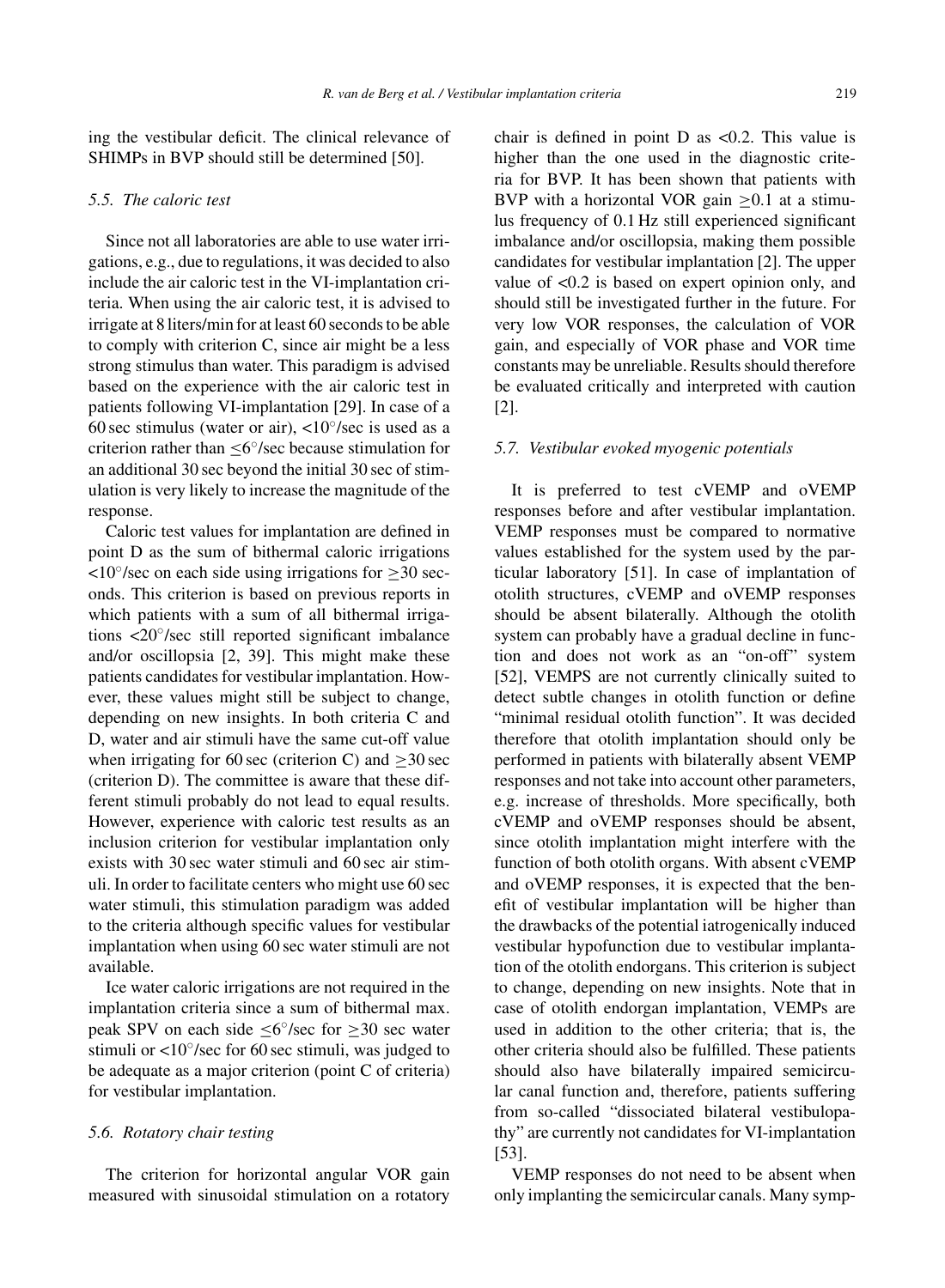tomatic patients with BVP can have preserved otolith responses [37, 54–56]. The presence of VEMP responses indicates that on an aggregate basis some otolithic signal is present, but it does not demonstrate useful otolith function. Furthermore, correct implantation of semicircular canals and electrical stimulation does not necessarily lead to destruction of the otolith organs [57]. Nevertheless, the committee strongly advises to always measure VEMP responses before and after vestibular implantation, to investigate the influence of vestibular implantation on otolith structures and their responses.

#### *5.8. Implantation criteria include only adults*

At this moment, evidence regarding the effects of BVP in the pediatric population is considered to be too scarce to consider implanting the pediatric population. It is advised by the committee to first investigate this subject further in adults, and extend this knowledge to the development of outcome measures for vestibular implantation specifically tailored to the pediatric population.

## *5.9. Implanting only BVP of peripheral origin*

The VI replaces the vestibular organ by capturing head motion and sending electrical signals to the vestibular nerves. A VI-implantation attempts to serve as an artificial replacement of the peripheral vestibular organ and it does not replace the whole vestibular nerve or central vestibular system. Only few human implantations have been performed until now [21, 23, 29, 36] and the influence of deficits of the vestibular nerve and central vestibular system on performance of the VI have not been studied yet. However, it is expected that with current techniques, the VI will not effectively treat a deficit of the vestibular nerve or the central vestibular system. Currently, it is therefore preferred to implant a patient only when symptoms mainly result from an inner ear deficit. In the future, it should be investigated whether BVP not only or not mainly resulting from an inner ear deficit, can be treated with a VI.

## *5.10. Timing of implantation and rehabilitation*

The prognosis of BVP is poor in most cases [11]. Most patients do not show significant recovery from their vestibular function loss. In addition, six months after a vestibular nerve injury, recovery is probably complete [58]. Therefore, a "wait and see" period of at least 6 months after the onset of symptoms was chosen before considering vestibular implantation. In cases with a possible reversible etiology or that require early implantation (e.g. labyrinthitis ossificans), the "wait and see" period is tailored to the prognosis of the disorder comparable to cochlear implantation. Due to lack of sufficient tools to predict the prognosis for each specific case, it was decided to value the clinicians' expertise and opinion regarding the prognosis of recovery.

Data are not yet available on the effectiveness of VI-implantation and the influence of etiology and duration of the disease on efficacy. It is hypothesized that "dying back" of the vestibular nerve could compromise effective vestibular stimulation, although long standing vestibular losses have also shown promising results with a VI [29, 30, 35, 36]. For now, it is preferred to avoid a "wait and see" period of more than six months, if possible. Therefore, if BVP already exists for more than six months without any improvement, the "wait and see" period of six months is not applicable. The "wait and see" period of six months after onset of the disease also facilitates time for an adequate vestibular rehabilitation program. An adequate vestibular rehabilitation program should include once a week supervised rehabilitation sessions for three months, in addition to a daily home exercise program, as advised by the American Physical Therapy Association [59]. If symptoms are present for more than six months, it should be decided for each individual case whether vestibular rehabilitation is still indicated.

# *5.11. Imaging*

An MRI-scan of the internal auditory canals and cerebellopontine angle is advised in the vestibular implantation work-up for two reasons: 1) to evaluate the presence or absence of vestibular nerves, and to evaluate the patency of the labyrinth in cases with an increased risk of a non-patent labyrinth (see note 8). Conditions with an absent vestibular nerve preclude VI-implantation on the side with the absent nerve. Conditions without a patent labyrinth, e.g., labyrinthitis ossificans, are not now considered for intralabyrinthine electrode insertion although in the future a "vestibular drill-out" might be considered; and 2) to screen for additional findings in cases without a definite etiology. Significant findings on MRI have been reported in 14% of BVP-cases. Some of these findings might hinder vestibular implantation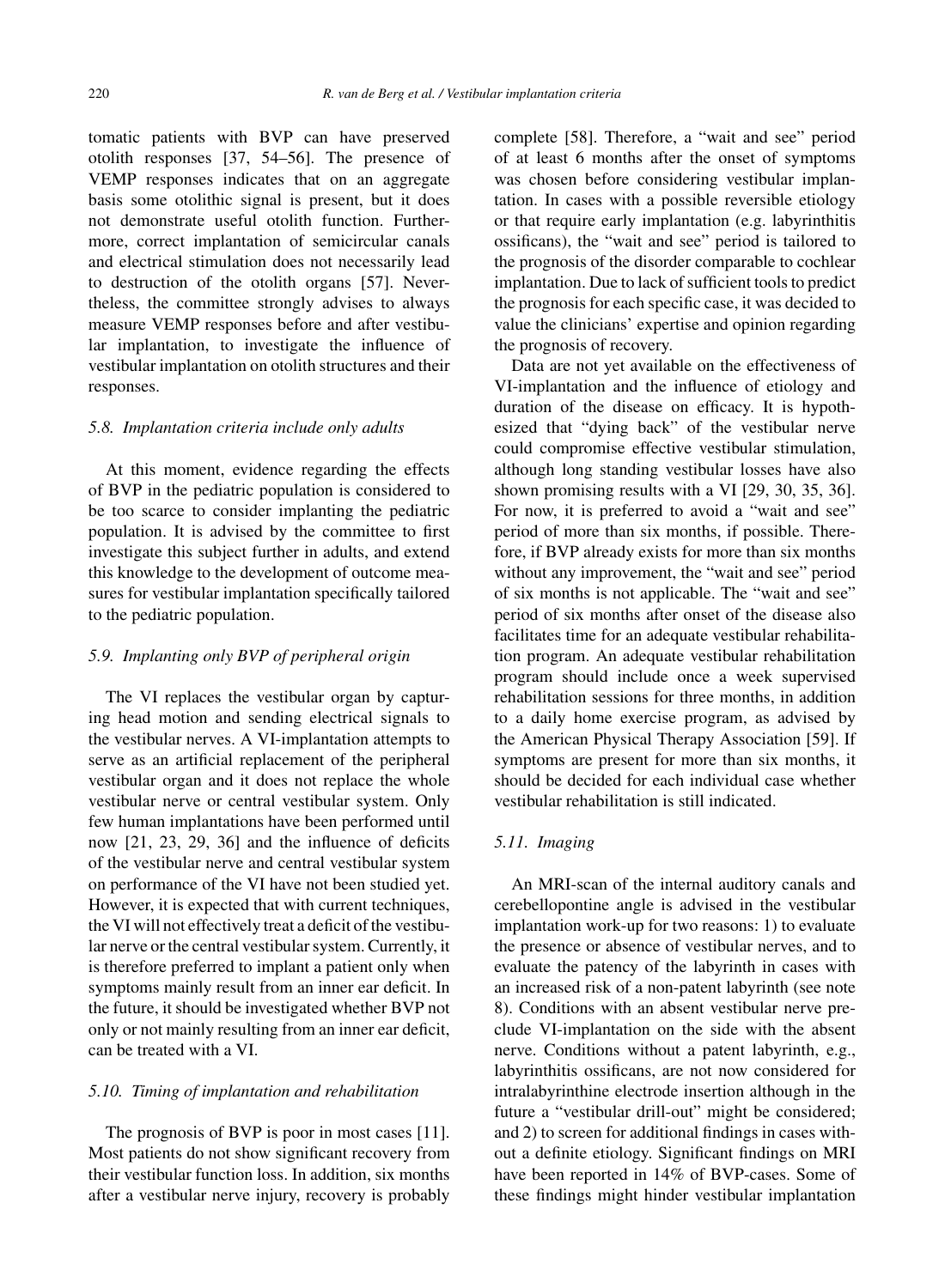or influence the sidedness of implantation, e.g. unilateral vestibular schwannoma [2]. It is preferred to use high resolution  $\left(\langle 1 \text{ mm} \right)$  T1 and T2 images of the cerebellopontine angle, preferably with intravenous gadolinium contrast, to be able to detect extralabyrinthine and intralabyrinthine disorders, e.g., an intralabyrinthine vestibular schwannoma. A CT scan of the mastoid region is helpful for surgical planning, to assess labyrinth patency, and to rule out middle ear or mastoid disease that could prevent safe and successful vestibular implantation.

#### *5.12. Hearing and vestibular implantation*

Hearing status has explicitly not been incorporated in the vestibular implantation criteria. Hearing might be preserved in the acute phase after intralabyrinthine implantation, although this is not always the case [60]. The extralabyrinthine approach was developed in hopes of reducing the risk of hearing loss or creating vestibular hypofunction [47, 61]. However, at the present time, only deaf patients have been implanted with the extralabyrinthine approach. The safety for hearing has therefore not yet been determined.

Two versions of the vestibular implant are available: the vestibular implant aimed at only restoring vestibular function and the vestibulo-cochlear implant aimed at restoring vestibular and hearing function by incorporating also a cochlear implant. Taking the available evidence into account, it was decided that in case of a vestibular implant only, it is too early to develop formal auditory criteria. Hearing status is therefore not a determining factor for implantation, although the hearing status of both ears should be taken into account. The better hearing ear should not be implanted. Furthermore, it is advised to only implant patients in whom, according to the clinician, coping mechanisms and the hearing status of the contralateral ear are sufficient to be able to successfully cope with a possible single sided deafness on the implanted side. With a vestibulo-cochlear implant, criteria for cochlear implantation in the ear to be implanted are applicable, in addition to the criteria for vestibular implantation.

#### **Acknowledgments**

The authors would like to thank Joe Furman for his critical review of the paper and his valuable suggestions regarding content and editing.

#### **References**

- [1] T.C. Hain, M. Cherchi and D.A. Yacovino, Bilateral vestibular loss, *Seminars in neurology* **33**(3) (2013), 195–203.
- [2] F. Lucieer, P. Vonk, N. Guinand, R. Stokroos, H. Kingma and R. van de Berg, Bilateral Vestibular Hypofunction: Insights in Etiologies, Clinical Subtypes, and Diagnostics, *Frontiers in neurology* **7** (2016), 26.
- [3] F. Lucieer, S. Duijn, V. Van Rompaey, A. Perez Fornos, N. Guinand and J.P. Guyot, et al. Full Spectrum of Reported Symptoms of Bilateral Vestibulopathy Needs Further Investigation-A Systematic Review, *Frontiers in neurology* **9** (2018), 352.
- [4] D.Q. Sun, B.K. Ward, Y.R. Semenov, J.P. Carey and C.C. Della Santina, Bilateral Vestibular Deficiency: Quality of Life and Economic Implications. *JAMA otolaryngology– head* & *neck surgery* 2014.
- [5] D.J. Szmulewicz, C.A. McLean, H.G. MacDougall, L. Roberts, E. Storey and G.M. Halmagyi, CANVAS an update: clinical presentation, investigation and management, *Journal of vestibular research: equilibrium* & *orientation* **24**(5-6) (2014), 465–474.
- [6] S.P. de Varebeke, B. Termote, G. Van Camp, P.J. Govaerts, S. Schepers, T. Cox, et al. Focal sclerosis of semicircular canals with severe DFNA9 hearing impairment caused by a P51S COCH-mutation: is there a link? Otology & neurotology : official publication of the American Otological Society, *American Neurotology Society [and] European Academy of Otology and Neurotology* **35**(6) (2014), 1077–1086.
- [7] V.C. Zingler, C. Cnyrim, K. Jahn, E. Weintz, J. Fernbacher, C. Frenzel, et al. Causative factors and epidemiology of bilateral vestibulopathy in 255 patients, *Ann Neurol* **61**(6) (2007), 524–532.
- [8] Y. Agrawal, R. Van de Berg, F. Wuyts, L. Walther, M. Magnusson, E. Oh, et al. Presbyvestibulopathy: Diagnostic criteria Consensus document of the classification committee of the Barany Society, *Journal of vestibular research: equilibrium* & *orientation* **29**(4) (2019), 161–170.
- [9] M. Strupp, J. Kim, T. Murofushi, D. Straumann, J.C. Jen, S.M. Rosengren, et al. Bilateral Vestibulopathy: Diagnostic criteria. 2016.
- [10] M. Miffon and J.P. Guyot, Difficulties Faced by Patients Suffering from Total Bilateral Vestibular Loss, *ORL J Otorhinolaryngol Relat Spec* **77**(4) (2015), 241–247.
- [11] R. van de Berg, M. van Tilburg and H. Kingma, Bilateral Vestibular Hypofunction: Challenges in Establishing the Diagnosis in Adults, *ORL J Otorhinolaryngol Relat Spec* **77**(4) (2015), 197–218.
- [12] C.W. Yip, M. Glaser, C. Frenzel, O. Bayer and M. Strupp, Comparison of the Bedside Head-Impulse Test with the Video Head-Impulse Test in a Clinical Practice Setting: A Prospective Study of 500 Outpatients, *Frontiers in neurology* **7** (2016), 58.
- [13] G.M. Halmagyi, S.T. Aw, P.D. Cremer, I.S. Curthoys and M.J. Todd, Impulsive testing of individual semicircular canal function, *Annals of the New York Academy of Sciences* **942** (2001), 192–200.
- [14] M. Strupp, J. Grimberg, J. Teufel, G. Laurell, H. Kingma and E. Grill, Worldwide survey on laboratory testing of vestibular function, *Neurology: Clinical Practice* 2019:10.1212/CPJ.0000000000000744.
- [15] N. Guinand, F. Boselie, J.P. Guyot and H. Kingma, Quality of life of patients with bilateral vestibulopathy, *The Annals*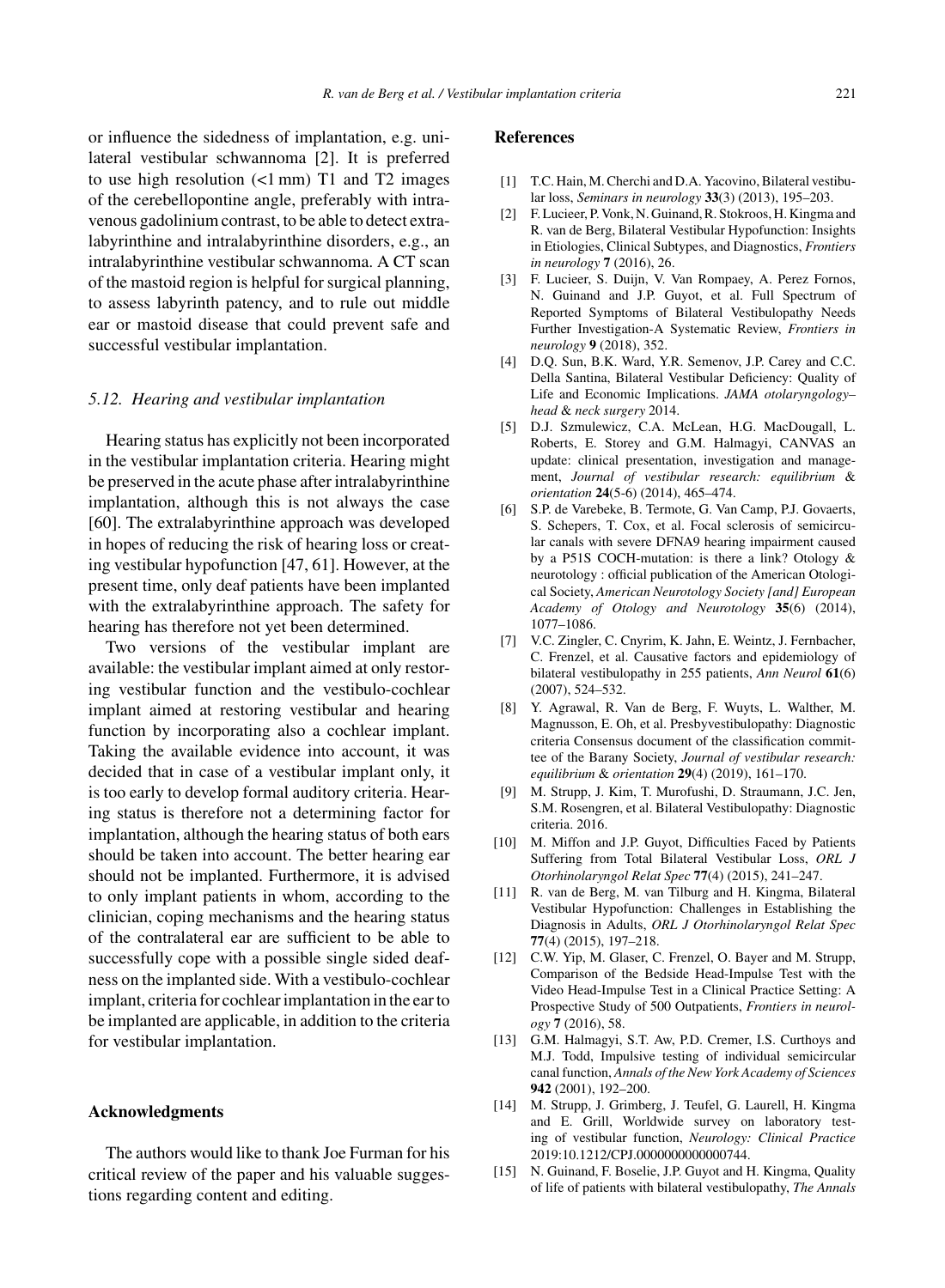*of otology, rhinology, and laryngology* **121**(7) (2012), 471–477.

- [16] B.K. Ward, Y. Agrawal, H.J. Hoffman, J.P. Carey and C.C. Della Santina, Prevalence and impact of bilateral vestibular hypofunction: results from the 2008 US National Health Interview Survey, *JAMA otolaryngology– head* & *neck surgery* **139**(8) (2013), 803–810.
- [17] V.C. Zingler, E. Weintz, K. Jahn, A. Mike, D. Huppert, N. Rettinger, et al. Follow-up of vestibular function in bilateral vestibulopathy, *Journal of neurology, neurosurgery, and psychiatry* **79**(3) (2008), 284–288.
- [18] F. Porciuncula, C.C. Johnson and L.B. Glickman, The effect of vestibular rehabilitation on adults with bilateral vestibular hypofunction: a systematic review, *Journal of vestibular research: equilibrium* & *orientation* **22**(5-6) (2012), 283–298.
- [19] H. Kingma, L. Felipe, M.C. Gerards, P. Gerits, N. Guinand, A. Perez-Fornos, et al. Vibrotactile feedback improves balance and mobility in patients with severe bilateral vestibular loss, *Journal of neurology*. 2018.
- [20] C.C. Della Santina, A.A. Migliaccio and A.H. Patel, A multichannel semicircular canal neural prosthesis using electrical stimulation to restore 3-d vestibular sensation, *IEEE transactions on bio-medical engineering* **54**(6 Pt 1) (2007), 1016–1030.
- [21] J.S. Golub, L. Ling, K. Nie, A. Nowack, S.J. Shepherd, S.M. Bierer, et al. Prosthetic implantation of the human vestibular system. Otology & neurotology: official publication of the American Otological Society, *American Neurotology Society [and] European Academy of Otology and Neurotology* **35**(1) (2014), 136–147.
- [22] A. Perez Fornos, N. Guinand, R. van de Berg, R. Stokroos, S. Micera, H. Kingma, et al. Artificial balance: restoration of the vestibulo-ocular reflex in humans with a prototype vestibular neuroprosthesis. *Frontiers in neurology* **5** (2014), 66.
- [23] A. Ramos de Miguel, J.C. Falcon Gonzalez and A. Ramos Macias, Vestibular Response to Electrical Stimulation of the Otolith Organs. Implications in the Development of A Vestibular Implant for the Improvement of the Sensation of Gravitoinertial Accelerations, *J Int Adv Otol* **13**(2) (2017), 154–161.
- [24] G.Y. Fridman and C.C. Della Santina, Progress toward development of a multichannel vestibular prosthesis for treatment of bilateral vestibular deficiency, *Anatomical record* **295**(11) (2012), 2010–2029.
- [25] J.T. Rubinstein, S. Bierer, C. Kaneko, L. Ling, K. Nie, T. Oxford, et al. Implantation of the semicircular canals with preservation of hearing and rotational sensitivity: a vestibular neurostimulator suitable for clinical research. Otology & neurotology : official publication of the American Otological Society, *American Neurotology Society [and] European Academy of Otology and Neurotology* **33**(5) (2012), 789–796.
- [26] R. van de Berg, N. Guinand, M. Ranieri, S. Cavuscens, T.A. Khoa Nguyen, J.P. Guyot, et al. The Vestibular Implant Input Interacts with Residual Natural Function, *Frontiers in neurology* **8** (2017), 644.
- [27] C. Phillips, L. Ling, T. Oxford, A. Nowack, K. Nie, J.T. Rubinstein, et al. Longitudinal performance of an implantable vestibular prosthesis, *Hear Res* **322** (2015), 200–211.
- [28] R. van de Berg, N. Guinand, T.A. Nguyen, M. Ranieri, S. Cavuscens, J.P. Guyot, et al. The vestibular implant: frequency-dependency of the electrically evoked vestibulo-

ocular reflex in humans, *Frontiers in systems neuroscience* **8** (2014), 255.

- [29] P.J. Boutros, D.P. Schoo, M. Rahman, N.S. Valentin, M.R. Chow, A.L. Ayiotis, et al. Continuous Vestibular Implant Stimulation Partially Restores Eye-Stabilizing Reflexes, *Journal of Clinical Investigation Insight*. 2019.
- [30] J.T. Rubinstein, L. Ling, A. Nowack, K. Nie and J.O. Phillips, Results From a Second-Generation Vestibular Implant in Human Subjects: Diagnosis May Impact Electrical Sensitivity of Vestibular Afferents. Otology & neurotology: official publication of the American Otological Society, *American Neurotology Society [and] European Academy of Otology and Neurotology* **41**(1) (2020), 68–77.
- [31] A.P. Fornos, R. van de Berg, S. Armand, S. Cavuscens, M. Ranieri, C. Cretallaz, et al. Cervical myogenic potentials and controlled postural responses elicited by a prototype vestibular implant, *Journal of neurology* **266**(Suppl 1) (2019), 33–41.
- [32] C. Phillips, C. Defrancisci, L. Ling, K. Nie, A. Nowack, J.O. Phillips, et al. Postural responses to electrical stimulation of the vestibular end organs in human subjects, *Experimental Brain Research* **229**(2) (2013), 181–195.
- [33] N. Guinand, R. Van de Berg, S. Cavuscens, R. Stokroos, M. Ranieri, M. Pelizzone, et al. Restoring Visual Acuity in Dynamic Conditions with a Vestibular Implant, *Front Neurosci* **10** (2016), 577.
- [34] D. Starkov, N. Guinand, F. Lucieer, M. Ranieri, S. Cavuscens, M. Pleshkov, et al. Restoring the High-Frequency Dynamic Visual Acuity with a Vestibular Implant Prototype in Humans, *Audiology* & *neuro-otology* **2019**, 1–5.
- [35] R. van de Berg, N. Guinand, R.J. Stokroos, J.P. Guyot and H. Kingma, The vestibular implant: quo vadis? *Frontiers in neurology* **2** (2011), 47.
- [36] N. Guinand, R. van de Berg, S. Cavuscens, R.J. Stokroos, M. Ranieri, M. Pelizzone, et al. Vestibular Implants: 8 Years of Experience with Electrical Stimulation of the Vestibular Nerve in 11 Patients with Bilateral Vestibular Loss, *ORL J Otorhinolaryngol Relat Spec* **77**(4) (2015), 227–240.
- [37] Y. Agrawal, T. Bremova, O. Kremmyda and M. Strupp, Semicircular canal, saccular and utricular function in patients with bilateral vestibulopathy: analysis based on etiology, *Journal of neurology* **260**(3) (2013), 876–883.
- [38] B. Dobbels, G. Mertens, A. Gilles, A. Claes, J. Moyaert, R. van de Berg, et al. Cognitive Function in Acquired Bilateral Vestibulopathy: A Cross-Sectional Study on Cognition, Hearing, and Vestibular Loss, *Front Neurosci* **13** (2019), 340.
- [39] S. Kim, Y.M. Oh, J.W. Koo and J.S. Kim, Bilateral vestibulopathy: clinical characteristics and diagnostic criteria. Otology & neurotology: official publication of the American Otological Society, *American Neurotology Society [and] European Academy of Otology and Neurotology* **32**(5) (2011), 812–817.
- [40] A.A. Tarnutzer, C.J. Bockisch, E. Buffone and K.P. Weber, Hierarchical Cluster Analysis of Semicircular Canal and Otolith Deficits in Bilateral Vestibulopathy, *Frontiers in neurology* **9** (2018), 244.
- [41] A.R. Bisdorff, J.P. Staab and D.E. Newman-Toker, Overview of the International Classification of Vestibular Disorders, *Neurologic clinics* **33**(3) (2015), 541–550, vii.
- [42] B. Dobbels, F. Lucieer, G. Mertens, A. Gilles, J. Moyaert, P. van de Heyning, et al. Vestibular testing and its relationship to symptoms and falls in 119 patients with bilateral vestibulopathy. 32nd Politzer Society Meeting; Warsaw, 2019.